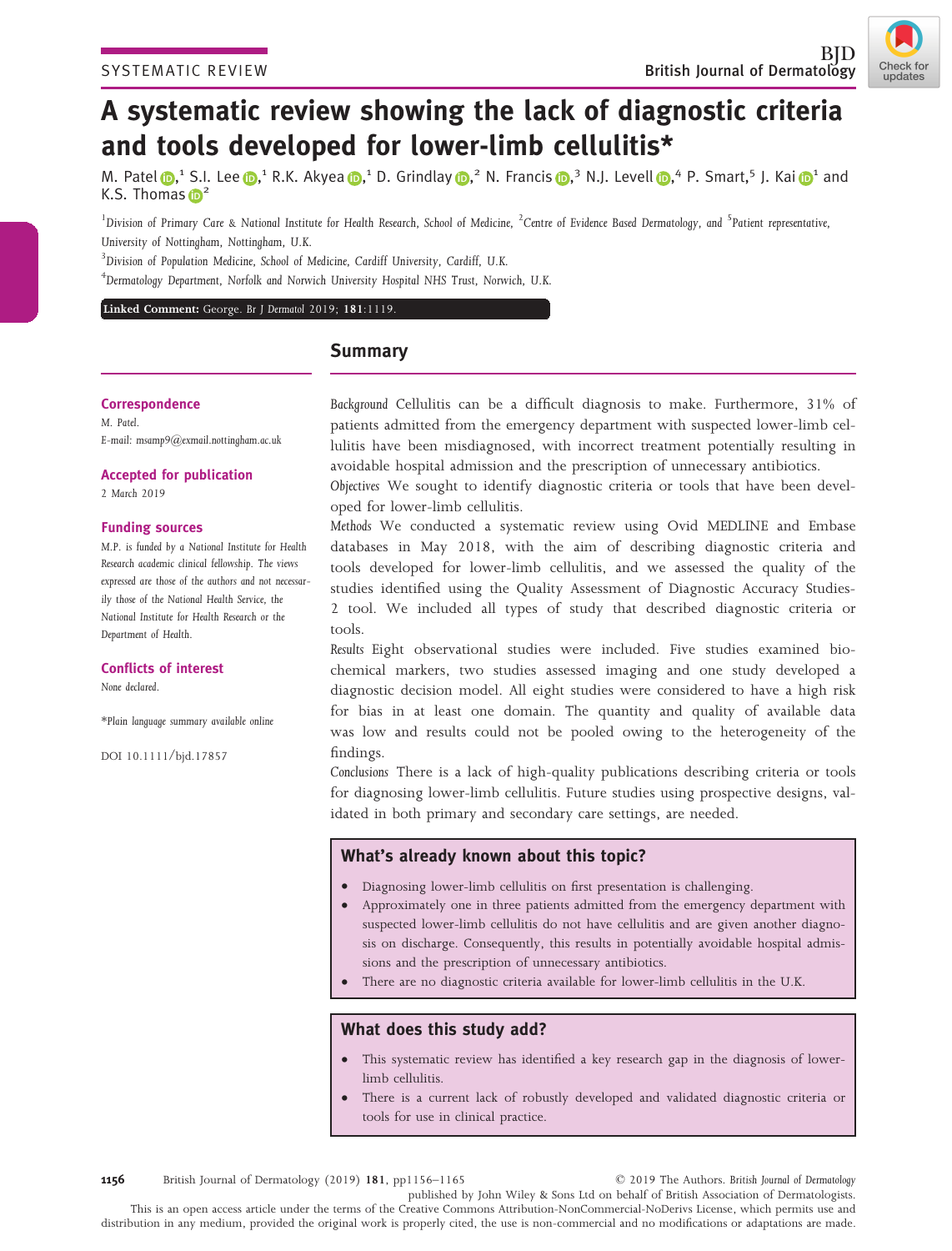Cellulitis is an acute bacterial infection of the dermis and associated subcutaneous tissue, with 60% of cases affecting the lower  $limb<sup>1</sup>$  Erysipelas is a form of cellulitis that presents with more marked superficial inflammation.<sup>2</sup>

The diagnosis of cellulitis can be challenging, with 31% of patients who present with suspected lower-limb cellulitis in the emergency department (ED) subsequently being given a diagnosis other than cellulitis.<sup>3</sup> Routine biochemical and haematological blood tests and blood cultures are not specific for cellulitis.<sup>4</sup> This results in avoidable hospital admissions and unnecessary prescriptions of antibiotics.<sup>5</sup> Definitive diagnostic criteria could potentially improve clinical care and also improve the validity of clinical research on cellulitis by ensuring appropriate case definition.<sup>6</sup> However, there are currently no agreed diagnostic criteria for cellulitis.

Patients with cellulitis commonly present to primary care services or the  $ED<sup>7</sup>$  A recent U.K. cellulitis research priority setting partnership ranked questions on 'diagnostic criteria' as important for future cellulitis research.<sup>8</sup>

The aim of this systematic review was to identify and conduct a critical appraisal of the quality of studies that have developed or validated diagnostic criteria or tools for lower-limb cellulitis.

We define diagnostic criteria or tools as the inclusion of a minimum of one variable that has been tested against at least one clinical feature. In this paper, 'cellulitis' refers to lowerlimb cellulitis only. Lower-limb erysipelas is included as it is clinically indistinguishable from cellulitis.

A preliminary search found no previous systematic reviews that investigated the development or validation of diagnostic criteria or tools for cellulitis.

# Materials and methods

### Protocol and registration

This systematic review was conducted and reported in accordance with the Preferred Reporting Items for Systematic Reviews and Meta-Analyses (PRISMA) statement,<sup>9</sup> with additional reference to the Cochrane Handbook for Diagnostic Test Accuracy Reviews.<sup>10</sup> The protocol was registered with PROS-PERO [\(http://www.crd.york.ac.uk/PROSPERO,](http://www.crd.york.ac.uk/PROSPERO) record CRD4 2017080466, November 2017).

#### **Objectives**

The primary objective for this review was to identify and describe diagnostic criteria and tools that have been developed for lower-limb cellulitis. The secondary objective was to assess the quality of the studies where diagnostic criteria or tools were developed.

#### Eligibility criteria

Studies including patients with lower-limb cellulitis or erysipelas in primary and secondary care, which used diagnostic criteria or tools for diagnosis, were included.

#### Inclusion criteria

The following inclusion criteria were applied: any study type that used diagnostic criteria or tools, in any language, involving patients of any age, sex or ethnicity, who had lower-limb cellulitis or erysipelas.

#### Exclusion criteria

The following articles were excluded: animal studies; laboratory in vitro studies; literature and systematic review articles; expert opinions; conference abstracts; articles that included only patients with nonlower-limb cellulitis; articles where the site of cellulitis or erysipelas was not clear; articles where data from lower-limb cellulitis or erysipelas could not be separated; articles that used tools to determine ethology; case series with  $<$  20 patients or those that included  $<$  10 patients with lowerlimb cellulitis or erysipelas.

#### Database and searches

The following databases were searched on 25 October 2017: Ovid MEDLINE In-Process & Non-Indexed Citations and Ovid MEDLINE (1946 to present), Ovid Embase (1980–2017), the Cochrane Library and Web of Science Core Collection. An updated search on 22 May 2018 was also undertaken in all the databases in order to ensure that the results were up-todate.

Search strategies for these databases were developed with an information specialist (D.G.) and in consultation with a cellulitis expert (N.J.L.). Concepts were developed: 'cellulitis', 'diagnosis' and 'criteria', with controlled vocabulary (Medical Subject Headings terms and Emtree subject headings) and free-text headings (Table 1). National Institute for Health and Care Excellence Evidence was also searched using the term 'cellulitis'.

For grey literature, the first 100 articles (sorted by relevance) on Google Scholar retrieved using the search term 'diagnostic criteria for cellulitis' were included.

The reference lists of all articles selected for critical appraisal were screened for additional studies.

#### Study selection and data extraction

Following the searches, all citations were uploaded to Covidence (2018) online systematic review management software, $11$  with duplicates removed by one reviewer (M.P.). Title and abstract screening, full-text screening and data extraction were conducted by independent reviewers (M.P. and S.L./R.K.A.) using predefined templates. Any disagreements between reviewers that arose were resolved through discussion, or with another independent reviewer (K.S.T., J.K. or N.J.L.). Data items sought at the data extraction stage included study aim, type, population, criteria, funding, sample size, index test, reference test and key findings.

published by John Wiley & Sons Ltd on behalf of British Association of Dermatologists.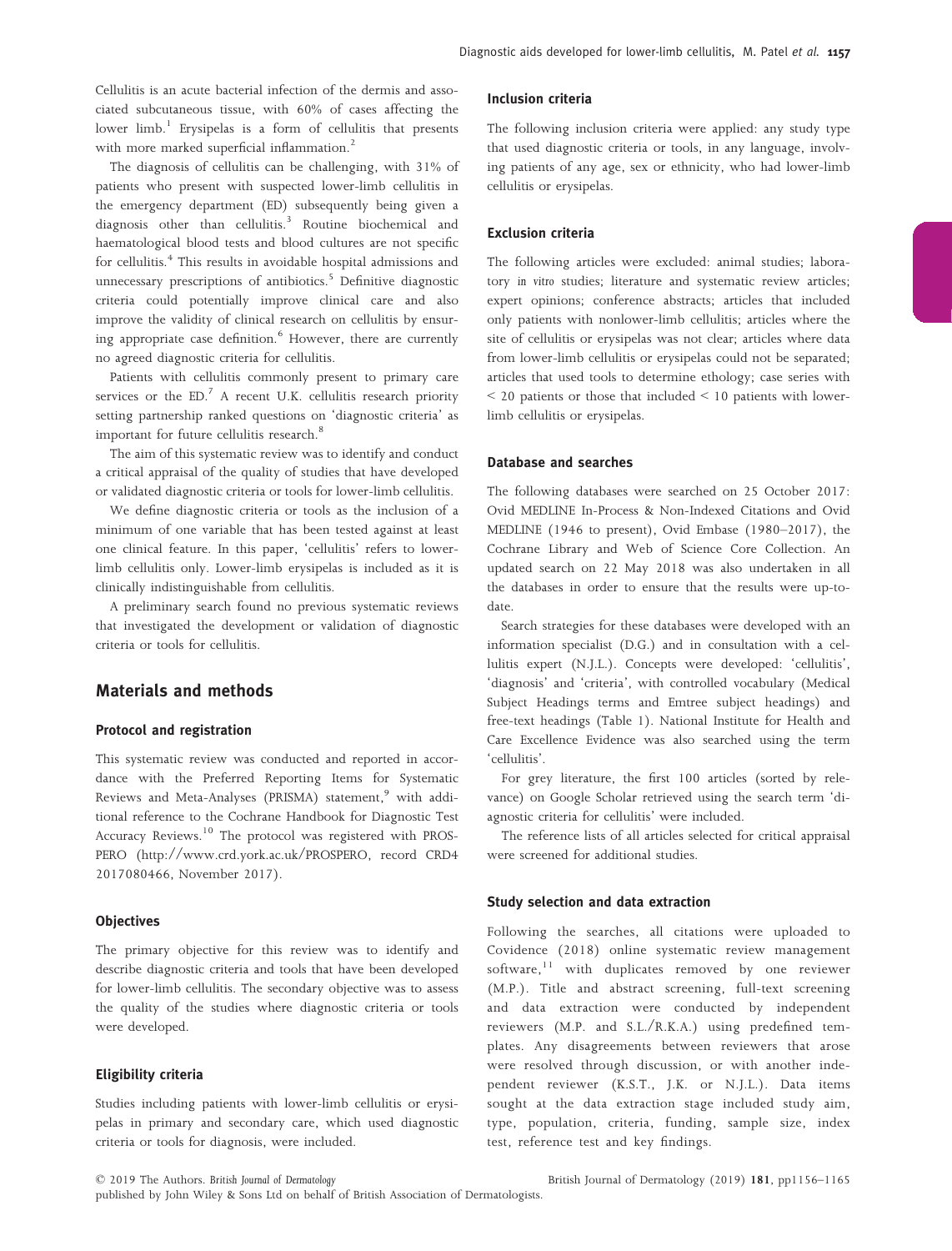|  |  |  | Table 1 Search terms used in each database |
|--|--|--|--------------------------------------------|
|  |  |  |                                            |

| Database                                   | Search terms                                                                                                                                                                                                                                                                                                                                                                                                                                                                                                                                                                                                                                                                                                                                                                                                                                                                                                                                                                                                                                                                                                                                                                                                                                                                                                                                                                                                                                                            |
|--------------------------------------------|-------------------------------------------------------------------------------------------------------------------------------------------------------------------------------------------------------------------------------------------------------------------------------------------------------------------------------------------------------------------------------------------------------------------------------------------------------------------------------------------------------------------------------------------------------------------------------------------------------------------------------------------------------------------------------------------------------------------------------------------------------------------------------------------------------------------------------------------------------------------------------------------------------------------------------------------------------------------------------------------------------------------------------------------------------------------------------------------------------------------------------------------------------------------------------------------------------------------------------------------------------------------------------------------------------------------------------------------------------------------------------------------------------------------------------------------------------------------------|
| Ovid MEDLINE                               | 1. diagnos\$.mp. 2. differentiat\$.mp. 3. discriminat\$.mp. 4. determinin\$.mp. 5. confirmat\$.mp. 6.<br>ascertainment.mp. 7. detect\$.mp. 8. characteris\$.mp. 9. characteriz\$.mp. 10. identification.mp. 11.<br>identify.mp. 12. exp diagnosis/ 13. exp diagnostic imaging/ 14. or/1-13 15. criteria.mp. 16. criterion.mp.<br>17. classification.mp. 18. clinical feature.mp. 19. clinical features.mp. 20. test\$.mp. 21. tool\$.mp. 22. imag<br>\$.mp. 23. assay\$.mp. 24. accura\$.mp. 25. validat\$.mp. 26. exp reproducibility of results/ 27.<br>reproducibility.mp. 28. exp validation studies/ 29. exp validation studies as topic/ 30. exp sensitivity and<br>specificity/ 31. sensitivity.mp. 32. specificity.mp. 33. exp predictive value of tests/ 34. predictive.mp. 35. or/<br>15-34 36. and/14 and 35 37. exp diagnostic test, routine/ 38. diagnostic feature.mp. 39. diagnostic<br>.43 features.mp. 40. exp biomarkers/ 41. biomarker\$.mp. 42. marker\$.mp. 43. or/37-42 44. or/36 or 43<br>exp cellulitis/ 46. cellulitis.mp. 47. exp erysipelas/ 48. erysipelas.mp. 49. or/45-48 50. and/44 and 49                                                                                                                                                                                                                                                                                                                                               |
| Ovid EMBASE                                | d. diagnos\$.mp. 2. differentiat\$.mp. 3. discriminat\$.mp. 4. determinin\$.mp. 5. confirmat\$.mp. 6.<br>ascertainment.mp. 7. detect\$.mp. 8. characteris\$.mp. 9. characteriz\$.mp. 10. identification.mp. 11.<br>identify.mp. 12. exp diagnosis/ 13. exp diagnostic imaging/ 14. or/1-13 15. criteria.mp. 16. criterion.mp.<br>17. classification.mp. 18. clinical feature.mp. 19. clinical features.mp. 20. test\$.mp. 21. tool\$.mp. 22. imag<br>\$.mp. 23. exp assay/ 24. accura*.mp. 25. exp reproducibility/ 26. reproducibility.mp. 27. exp validation<br>study $\frac{1}{28}$ . validation studies as topic.mp. 29. validat*.mp. 30. exp "sensitivity and specificity" 31.<br>sensitivity.mp. 32. specificity.mp. 33. exp predictive value/ 34. predictive.mp. 35. or/15-34 36. and/14 and<br>35 37. exp diagnostic test 38. diagnostic feature.mp. 39. diagnostic features.mp. 40. exp biological marker/<br>41. biomarker\$.mp. 42. exp marker/ 43. marker\$.mp. 44. or/37-43 45. or/36 or 44 46. exp cellulitis/ 47.<br>cellulitis.mp. 48. exp erysipelas/ 49. erysipelas.mp. 50. or/46-49 51. and/45 and 50                                                                                                                                                                                                                                                                                                                                                |
| Cochrane Database<br>of Systematic Reviews | 1.diagnos* 2. differentiat* 3. discriminat* 4. determinin* 5. confirmat* 6. "ascertainment" 7. detect* 8.<br>characteris* 9. characteriz* 10. "identification" 11. "identify" 12. MeSH descriptor: [Diagnosis] explode all<br>trees 13. MeSH descriptor: [Diagnostic Imaging] explode all trees 14. #1 or #2 or #3 or #4 or #5 or #6 or<br>#7 or #8 or #9 or #10 or #11 or #12 or #13 15. "criteria" 16. "criterion" 17. MeSH descriptor:<br>[Classification] explode all trees 18. "classification" 19. "clinical feature" 20. "clinical features" 21. test* 22.<br>tool* 23. imag* 24. "assay" 25. accura* 26. MeSH descriptor: [Reproducibility of Results] explode all trees<br>27. "reproducibility" 28. MeSH descriptor: [Validation Studies as Topic] explode all trees 29. "validation<br>studies" 30. valid* 31. MeSH descriptor: [Sensitivity and Specificity] explode all trees 32. "sensitivity" 33.<br>"specificity" 34. "predictive" 35. #15 or #16 or #17 or #18 or #19 or #20 or #21 or #22 or #23 or #24<br>or #25 or #26 or #27 or #28 or #29 or #30 or #31 or #32 or #33 or #34 36. #14 and #35 37. MeSH<br>descriptor: [Diagnostic Tests, Routine] explode all trees 38. "diagnostic feature" 39. "diagnostic features" 40.<br>MeSH descriptor: [Biomarkers] explode all trees 41. biomarker* 42. marker* 43. #37 or #38 or #39 or #40<br>or #41 or#42 44. #36 or #43 45. MeSH descriptor: [Cellulitis] explode all trees 46. "cellulitis" 47. MeSH |
| Web of Science<br>Core Collection          | descriptor: [Erysipelas] explode all trees 48. "erysipelas" 49. #45 or #46 or #47 or #48 50. #44 and #49<br>$1.$ TS = diagnos* 2. TS = differentiat* 3. TS = discriminat* 4. TS = determinin* 5. TS = confirmat* 6. TS =<br>ascertainment 7. TS = detect* 8. TS = characteris* 9. TS = characteriz* 10. TS = identification 11. TS =<br>identify 12. #1 or #2 or #3 or #4 or #5 or #6 or #7 or #8 or #9 or #10 or #11 13. TS = criterion 14.<br>TS = classification 15. TS = "clinical feature" 16. TS = "clinical features" 17. TS = test* 18. TS = tool* 19. TS<br>$=$ imag* 20. TS = assay 21. TS = accura* 22. TS = reproducibility 23. TS = valid* 24. TS = "validation"<br>studies" 25. TS = sensitivity 26. TS = specificity 27. TS = predictive 28. #13 or #14 or #15 or #16 or#17<br>or#18 or#19 or #20 or #21 or #22 or#23 or #24 or #25 or #26 or #27 29. #12 and #28 30. TS =<br>"diagnostic features" 31. TS = "diagnostic feature" 32. TS = biomarker* 33. TS = marker* 34. #30 or #31<br>or #32 or #33 35. #29 or #34 36. TS = cellulitis 37. TS = erysipelas 38. #36 or #37 39. #35 and #38                                                                                                                                                                                                                                                                                                                                                             |

#### Evidence synthesis and risk of bias assessment

All included studies were described in a narrative synthesis. To evaluate the methodological quality, all studies were assessed by two reviewers (M.P. and R.K.A.) using signalling questions in the Quality Assessment of Diagnostic Accuracy Studies-2 tool,<sup>12</sup> with disagreements resolved by a third reviewer (S.I.L. or E.B.-T.). If the information was not clearly provided in the study, then the reviewers assessed the signalling question as 'unclear'.

For each domain, studies were judged as 'low risk' if all signalling questions were answered 'yes', 'high risk' if the answer to at least one signalling question was 'no', or 'unclear' in all other cases.<sup>12</sup>

## Results

#### Study selection

The PRISMA flowchart shows the results of the complete search (Fig. 1). A total of 98 papers were included for full-text screening. $5,13-109$  Of these, 90 papers were subsequently excluded,5,21–<sup>109</sup> including 20 studies that did not specify the site of character, there are the state of the set of cellulities<sup>5,37,45,46,49,50,52,63,69,70,72,78,81,91,93,95,97,100,102,109</sup> and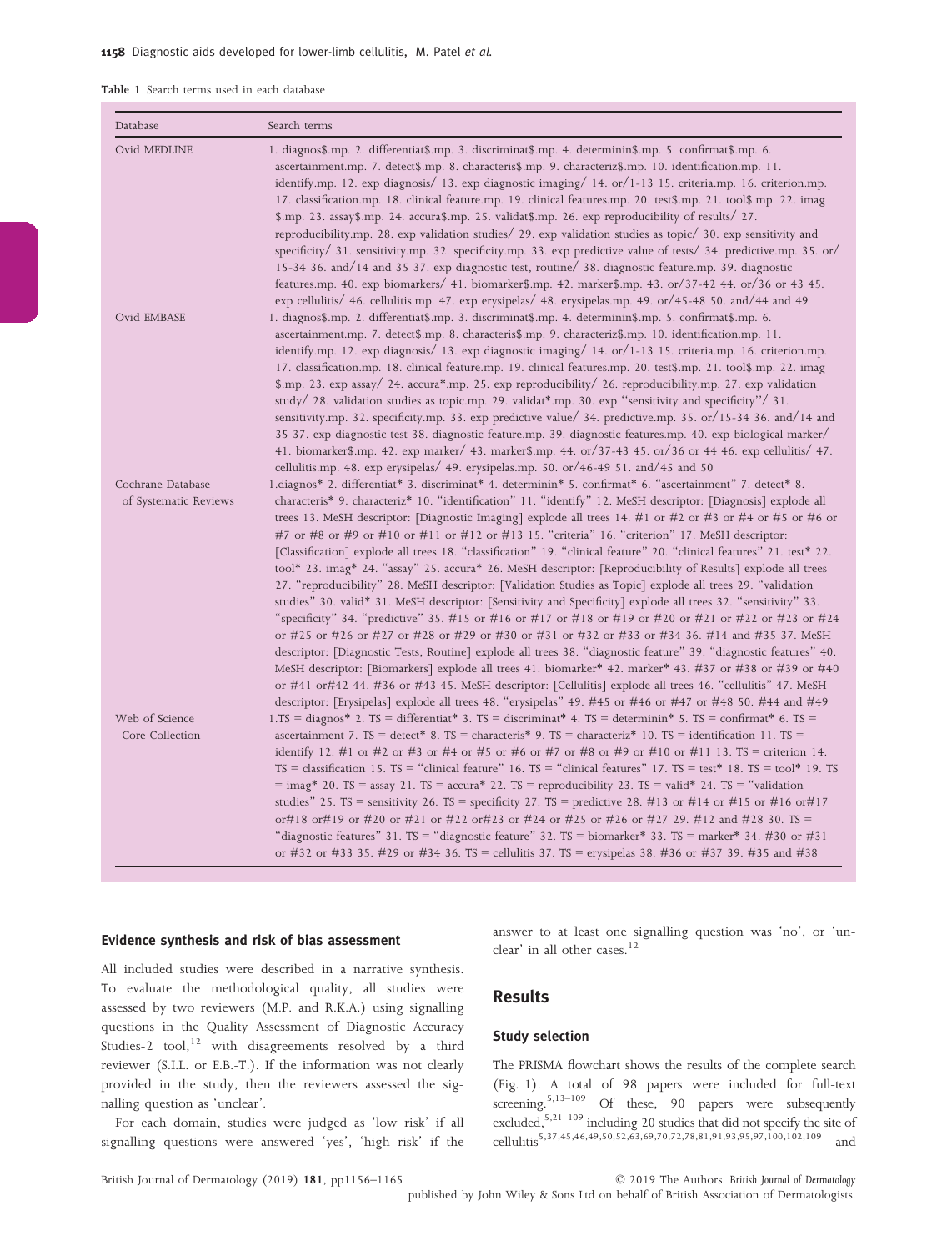

Fig 1. Preferred reporting items for systematic reviews and meta-analyses flowchart of literature search and study selection.

eight studies that did not separate the results of lower-limb cellulitis from other sites.<sup>26,29,55,87,90,98,99,107</sup> Eight studies were included for data extraction. $13-20$ 

## Study characteristics

The characteristics of all eight included studies are summarized in Table 2. Raff et al. explored lower-limb cellulitis as the main pathology.18 Seven studies included patients with lower-limb cellulitis as a comparison group, in which cellulitis and other diagnoses were compared.<sup>13-17,19,20</sup>

Six studies were case–control studies, $13-16,19,20$  one study was a cohort  $study<sup>17</sup>$  and there was one cross-sectional study.<sup>18</sup> The most common setting was the ED (three studies).<sup>17–20</sup> The studies were conducted in six different countries. Kato et al. did not include exclusion criteria.<sup>14</sup>

## Reference tests

The reference test for cellulitis was a clinical diagnosis in seven studies,  $14-20$  with a bone scan used by Fleischer et al.<sup>13</sup> However, only Rabuka et al. clearly stated the specialty of the physician who made the cellulitis diagnosis.<sup>17</sup> Two studies followed up patients for up to 30 days in order to determine the final diagnosis.<sup>18,19</sup>

#### Index tests

#### Studies where cellulitis was the main pathology

Predictive score In a study to compare cellulitis with pseudocellulitis, Raff et al. developed an ALT-70 score (7 points) that assessed the following: asymmetry (unilateral involvement, 3 points); leucocytosis (white blood cell count  $\geq 10\;000\;\mu\text{L}^{-1}$ , 1 point); tachycardia (heart rate  $\geq$  90 beats per minute, 1 point); and age  $\geq$  70 years (2 points).<sup>18</sup> An ALT-70 score below 3 had a  $> 83.3\%$  likelihood of pseudocellulitis – an alternative diagnosis to cellulitis, and a score above 4 had a > 82.2% likelihood of cellulitis.<sup>18</sup>

#### Studies where cellulitis was used as a comparator

Clinical features One study comparing cellulitis and osteomyelitis among patients with diabetes found that a temperature higher than  $37.2 \text{ °C}$  was predictive of osteomyelitis;<sup>13</sup> however, Malabu et al. found no significant differences in clinical parameters between these groups.<sup>15</sup>

Rabuka et al. showed that distinct margins of erythema were seen in six (8%) patients with cellulitis vs. 0 (0%) in patients with deep vein thrombosis (DVT)  $(P = 0.008)^{17}$ However, when comparing erysipelas with DVT, Rast et al.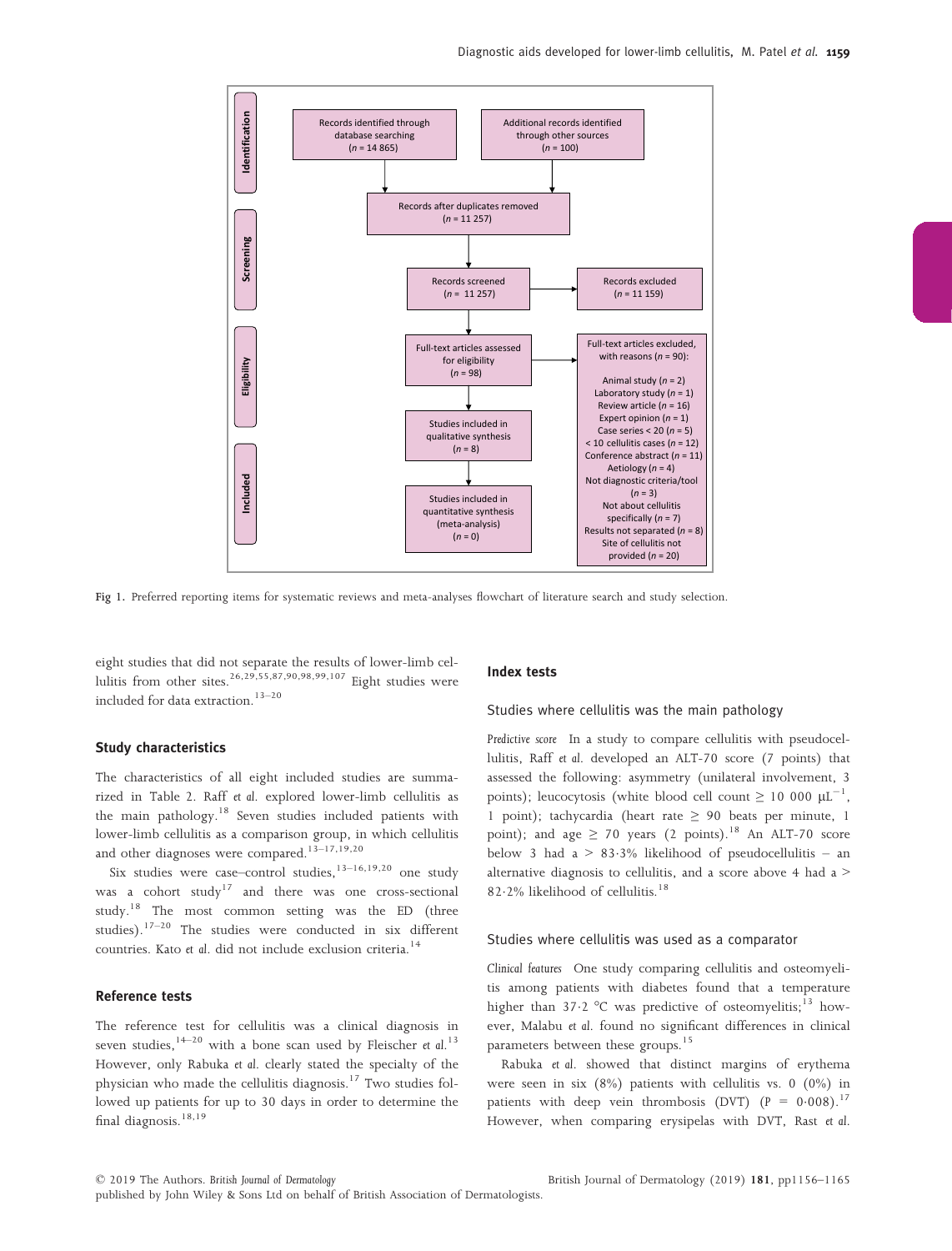| Author, year                         | Country, setting                                               | Years of study | Study type      | in the study<br>Diagnoses<br>explored                   | Funding<br>source                                                                                                    | Number of patients<br>analysed                                                            | cellulitis, years<br>patients with<br>Mean age of | patients, n (%)<br>with cellulitis<br>male patients<br>Number of | Index test                                                                            | Reference test for<br>cellulitis                                            | for follow-up<br>Timeframe    |
|--------------------------------------|----------------------------------------------------------------|----------------|-----------------|---------------------------------------------------------|----------------------------------------------------------------------------------------------------------------------|-------------------------------------------------------------------------------------------|---------------------------------------------------|------------------------------------------------------------------|---------------------------------------------------------------------------------------|-----------------------------------------------------------------------------|-------------------------------|
| Raff et al., 2017 <sup>18</sup>      | U.S.A., emergency<br>(single centre)<br>department             | $2010 - 2012$  | Cross-sectional | pseudocellulitis<br>Cellulitis and                      | None stated                                                                                                          | 259; 180 cellulitis<br>pseudocellulitis<br>and 79 with                                    | 63                                                | 78 (43)                                                          | $AT-70$                                                                               | Clinical diagnosis by<br>ED physician or<br>admitting team                  | 30 days post-discharge        |
| Fleischer et al., 2009 <sup>13</sup> | U.S.A., podiatric<br>(single centre)<br>medicine               | $2002 - 2006$  | Case-control    | and cellulitis<br>Osteomyelitis                         | None stated                                                                                                          | 54; 20 cellulitis and<br>34 osteomyelitis                                                 | population)<br>62 (whole                          | 44 (81) (whole<br>population)                                    | and laboratory<br>characteristics<br>30 clinical                                      | (unclear who made<br>Bone specimen and<br>technetium scan<br>the diagnosis) | No follow-up                  |
| Kato et al., 2017 <sup>14</sup>      | Japan, department<br>of dermatology<br>(single centre)         | $2010 - 2014$  | Case-control    | and cellulitis<br>Necrotizing<br>fasciitis              | None stated                                                                                                          | necrotizing fasciitis<br>18; 16 cellulitis, 2                                             | cellulitis patients<br>Not available for          | cellulitis patients<br>Not available for                         | IRINEC, CK, PCT                                                                       | (unclear who made<br>Clinical diagnosis<br>the diagnosis)                   | No follow-up                  |
| Malabu et al., $2007^{15}$           | department of<br>(single centre)<br>Saudi Arabia,<br>medicine  | 2005           | Case-control    | and cellulitis<br>Osteomyelitis                         | None stated                                                                                                          | with osteomyelitis<br>cellulitis and 22<br>43; 21 with                                    | 56                                                | 12(57)                                                           | ESR, haematocrit,<br>red cell width,<br>platelet count,<br>haemoglobin,<br><b>WBC</b> | (unclear who made<br>Clinical diagnosis<br>the diagnosis)                   | No follow-up                  |
| Pyo et al., 2017 <sup>16</sup>       | of rheumatology<br>(single centre)<br>South Korea,<br>division | 2010-2015      | Case-control    | cellulitis<br>Gout and                                  | development<br>Korean health<br>industry<br>institute                                                                | 367; 184 with acute<br>183 with cellulitis<br>gout and                                    | $\sqrt{6}$                                        | 126(69)                                                          | <b>DNI</b>                                                                            | (unclear who made<br>Clinical diagnosis<br>the diagnosis)                   | No follow-up                  |
| Rabuka et al., 2003 <sup>17</sup>    | Canada, emergency<br>(single centre)<br>department             | 1995-1998      | Cohort          | cellulitis<br>DVT and                                   | None stated                                                                                                          | cellulitis, 18 other<br>109; 19 DVT, 72                                                   | cellulitis/patients<br>with DVT)<br>71 (for       | 37(41)                                                           | ultrasound<br>Duplex<br>scan                                                          | Clinical diagnosis by<br>ED physician                                       | No follow-up                  |
| Rast et al., 2015 <sup>19</sup>      | (single centre)<br>department<br>emergency<br>Switzerland,     | $2013 - 2014$  | Case-control    | erysipelas<br>DVT and                                   | The Kantonsspital<br>National Science<br>Foundation,<br>Foundation,<br>Goldschmidt<br>The Swiss<br>Jacobson<br>Aarau | and 17 with DVT<br>48; 31 erysipelas                                                      | $\overline{31}$                                   | 18(58)                                                           | PCT, CRP, WBC                                                                         | Clinical diagnosis by<br>treating physician                                 | 30-day telephone<br>follow-up |
| Shin et al., $2013^{20}$             | department of<br>(single centre)<br>South Korea,<br>radiology  | $2006 - 2010$  | Case-control    | Lymphoedema,<br>cellulitis and<br>generalized<br>oedema | None stated                                                                                                          | cellulitis, 19 with<br>lymphoedema<br>and 14 with<br>generalized<br>44; 11 with<br>oedema | 63                                                | 5 (45)                                                           | CT scan                                                                               | (unclear who made<br>Clinical diagnosis<br>the diagnosis)                   | No follow-up                  |

British Journal of Dermatology (2019) 181, pp1156–1165

Table 2 Characteristics of the eight included studies

Table 2 Characteristics of the eight included studies

© 2019 The Authors. British Journal of Dermatology

published by John Wiley & Sons Ltd on behalf of British Association of Dermatologists.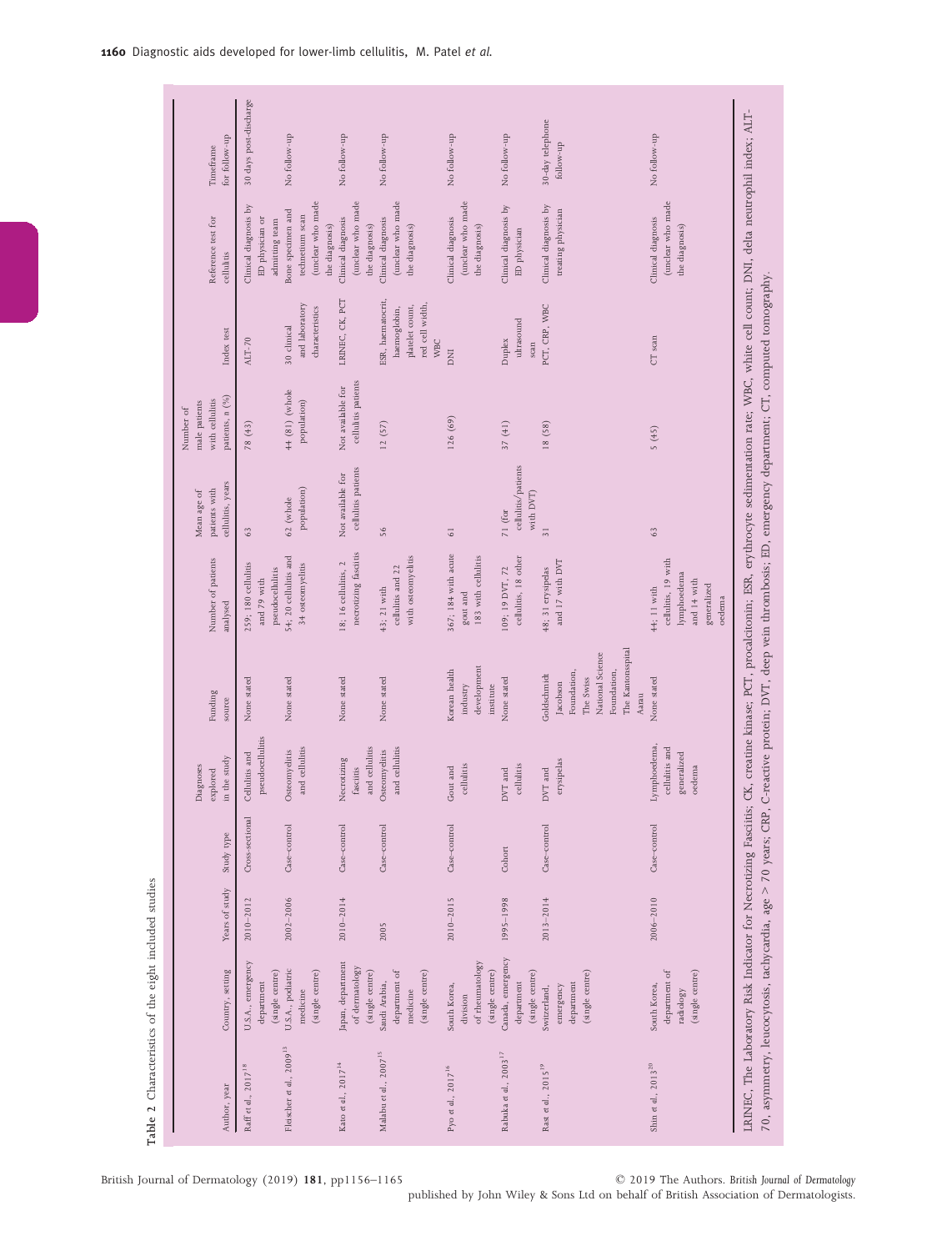found no significant differences between any physical signs. $19$ 

Biochemical and haematological tests In a study comparing cellulitis with acute gout, delta neutrophil index (immature granulocyte count)  $> 1.7\%$  was the only independent factor for predicting cellulitis ( $P = 0.002$ ), compared with white blood cell (WBC) count  $(P = 0.41)$ , C-reactive protein (CRP)  $(P = 0.277)$  and procalcitonin (PCT) (P =  $0.122$ ).<sup>16</sup> Creatine kinase (CK) was significantly higher in all cases of necrotizing fasciitis (NF) compared with cellulitis.<sup>14</sup>

Malabu et al. found that in patients with diabetes, haemoglobin  $(P < 0.0001)$  and haematocrit  $(P < 0.0001)$  were higher in patients with cellulitis than in patients with osteomyelitis.<sup>15</sup> However, erythrocyte sedimentation rate (ESR) (P < 0.001),<sup>13,15</sup> CRP (P < 0.001),<sup>13</sup> platelet count (P < 0.01),<sup>15</sup> WBC (P < 0.05)<sup>15</sup> and red cell width (P < 0.05)<sup>15</sup> were higher in patients with osteomyelitis than in patients with cellulitis.<sup>15</sup>

In one study, PCT concentrations in patients with erysipelas were compared with PCT concentrations in patients with DVT.<sup>19</sup> Patients with erysipelas had significantly higher concentrations of PCT ( $P = 0.001$ ). At a PCT threshold of  $> 0.25$  $\mu$ g L<sup>-1</sup>, the specificity and positive predictive value for erysipelas was 100%. No significant differences were seen between the two groups with regard to CRP concentrations  $(P = 0.20)$ and WBC counts  $(P = 0.14).^{19}$ 

In contrast, Rabuka et al. found a raised WBC in 213% of patients with cellulitis vs. 50% of patients with DVT ( $P =$  $0.038$ ).<sup>17</sup> This study also found that CK was higher in the cellulitis group compared with the DVT group.<sup>17</sup>

Imaging In a study comparing cellulitis with lymphoedema using computed tomography (CT) scanning, Shin et al. found specific features that were more frequently associated with cellulitis.<sup>20</sup> These features included fluid collection (P  $= 0.009$ ), fascial enhancement (P = 0.043), inguinal lymph node enlargement at the affected side  $(P \le 0.001)$ and inguinal lymph node medullary fat obliteration (P <  $0.001$ ).

Rabuka et al. examined ultrasound imaging in patients with a presentation suggestive of cellulitis, with 72 patients (80%) diagnosed with cellulitis after having a negative duplex scan.<sup>17</sup>

## Methodological quality

#### Risk of bias

The risk of bias for patient selection was high for all eight studies; six used a case–control method<sup>13–16,19,20</sup> and the exclusion criteria were not deemed appropriate in two studies as they excluded patients who were more difficult to diagnose (Table 3 and Fig. 2).<sup>17,18</sup> The study by Shin et al. had a low risk of bias for the index test, as it included a prespecified threshold,<sup>20</sup> whereas the other seven studies did not.<sup>13–19</sup> The reference standard used in the study by Rabuka et al. was considered high risk as some patients received the reference test after the index test, $17$  thereby increasing the risk of observer bias. The risk was unclear in the remaining seven studies as it was not possible to determine whether the diagnosis of cellulitis was accurate. The flow of timing was unclear in seven studies, $14-20$  as it was not stated whether all the patients received the same reference standard test. The flow of timing described in the study by Fleischer et al. was considered high risk as not all the patients were analysed.<sup>13</sup>

## Concerns regarding applicability

With regard to patient selection and reference standard applicability, all eight studies included patients who had already been diagnosed with cellulitis and we cannot definitively state that the correct diagnosis had been made. However, five studies were high risk for patient selection bias as they included either a rare differential diagnosis for cellulitis, i.e. osteomyelitis and  $NF<sub>1</sub><sup>13–15</sup>$  or included only patients with initially suspected DVT.<sup>17,20</sup> The index test in four studies was judged to be high risk; two studies included only investigations for diabetic foot ulcers $13,15$  and two studies included imaging for suspected DVT.<sup>17,20</sup>

| Table 3 Risk of bias assessment using the Quality Assessment of Diagnostic Accuracy Studies-2 diagnostic accuracy critical appraisal tool showing |  |  |
|---------------------------------------------------------------------------------------------------------------------------------------------------|--|--|
| risk of bias for each domain for individual studies                                                                                               |  |  |

|                             | Risk of bias         |            |                       | Concerns regarding applicability |                      |            |                       |
|-----------------------------|----------------------|------------|-----------------------|----------------------------------|----------------------|------------|-----------------------|
| Study                       | Patient<br>selection | Index test | Reference<br>standard | Patient flow<br>and timing       | Patient<br>selection | Index test | Reference<br>standard |
| Fleischer et al. $13$       | High                 | High       | Unclear               | High                             | High                 | High       | Unclear               |
| Kato et al. $14$            | High                 | High       | Unclear               | Unclear                          | High                 | Low        | Unclear               |
| Malabu et al. <sup>15</sup> | High                 | High       | Unclear               | Unclear                          | High                 | High       | Unclear               |
| Pyo et al. $16$             | High                 | High       | Unclear               | Unclear                          | Unclear              | Low        | Unclear               |
| Rabuka et al. <sup>17</sup> | High                 | High       | High                  | Unclear                          | High                 | High       | Unclear               |
| Raff et al. <sup>18</sup>   | High                 | High       | Unclear               | Unclear                          | Unclear              | Low        | Unclear               |
| Rast et al. <sup>19</sup>   | High                 | High       | Unclear               | Unclear                          | Unclear              | Low        | Unclear               |
| Shin et al. $20$            | High                 | Low        | Unclear               | Unclear                          | High                 | High       | Unclear               |

© 2019 The Authors. British Journal of Dermatology

published by John Wiley & Sons Ltd on behalf of British Association of Dermatologists.

British Journal of Dermatology (2019) 181, pp1156–1165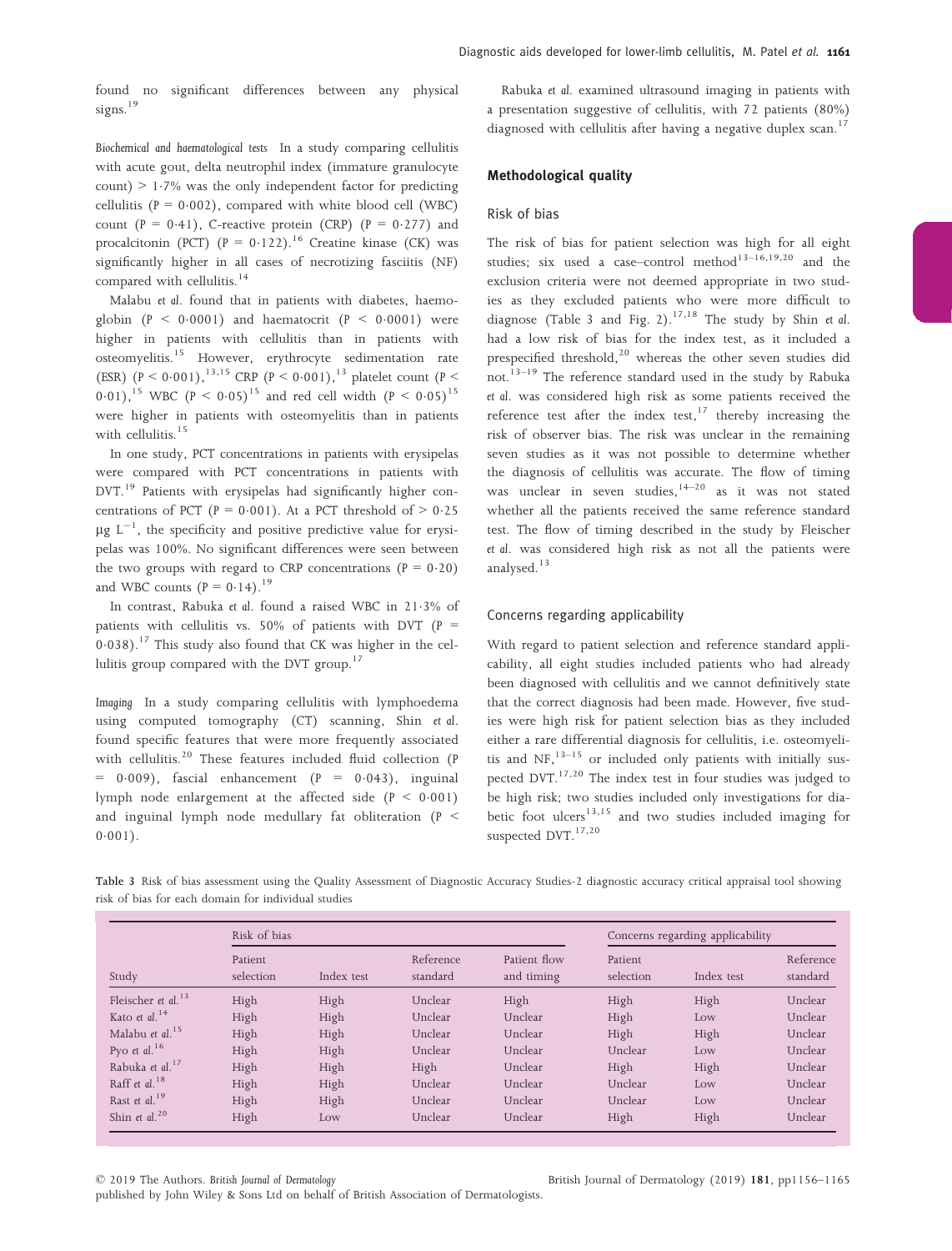

Fig 2. Graph showing the percentage of studies with a low, high or unclear risk of bias for each of the four domains. QUADAS, Quality Assessment of Diagnostic Accuracy Studies.

## Excluded studies

Of the excluded studies, 20 did not specify the site of cellulitis. Of these, David et al. developed a visually based computerized diagnostic decision support system.<sup>5</sup> Pallin et al. studied PCT and HLA-DQA1 expression,<sup>81</sup> Kini et al. investigated  $ESR<sup>52</sup>$ and three other studies examined the Laboratory Risk Indicator for Necrotizing Fasciitis (LRINEC) score.<sup>63,78,109</sup> Six studies explored radio nucleotide or bone imaging, 37,45,69,70,93,102 five examined magnetic resonance imaging  $(MRI)^{49,50,91,95,97}$ and two considered ultrasound imaging in the paediatric setting.<sup>46,72</sup> Smirnova et al. investigated antibodies in erysipelas.<sup>100</sup>

Eight studies did not present the results of lower-limb cellulitis separately. Of these, Rahmouni et al. examined the use of MRI in cellulitis<sup>90</sup> and Chao et al. utilized ultrasound imaging for soft-tissue infections in the paediatric population.<sup>29</sup> Bonnetblanc et al. investigated a modification of the LRINEC score, $26$  two studies focused on multiple laboratory and clinical markers<sup>98,99</sup> and Radkevich et al. investigated coagulable factors.<sup>87</sup> Wang et al. discussed tissue oxygen saturation monitoring<sup>107</sup> and Ko et al. examined the use of thermal imaging cameras.<sup>54,55</sup>

# **Discussion**

We found no robustly developed and validated diagnostic tools or criteria for lower-limb cellulitis. A variety of potential tools have been explored so far, including biochemical tests, imaging, predictive scoring and clinical features. However, in seven of the eight included studies, cellulitis was not the main pathology of interest and was used as a comparator. Three studies compared cellulitis with rare differential diagnoses, such as osteomyelitis, which provide limited clinical applicability. This diversity in the tools explored emphasizes the difficulty in making a correct diagnosis on first presentation.

All eight included studies identified in this review were observational studies.<sup>16–19</sup> The sample sizes were small, with only two studies including more than 100 patients with cellulitis.<sup>16,18</sup> No criteria or tools have been subsequently validated in a large prospective study.

Despite cellulitis being a common presentation in community settings, all the tools identified to date have been developed and tested in secondary care, with limited evidence of validity or applicability in community settings. No study stated that the gold standard reference for clinical diagnosis was a board certified dermatologist or other specialist with cellulitis expertise. Only one study clearly stated who made the cellulitis diagnosis.<sup>17</sup>

All the tools developed to date can be accessed by secondary care, are already available and, with the exception of CT imaging, are inexpensive. The severity of cellulitis is likely to be worse in secondary care. However, none of these tools can be used until they are validated in higher-quality studies.

Three studies included rare pathologies that provide very limited clinical relevance as they are not common misdiagnoses of cellulitis. $110$  Blood tests need to be interpreted with caution, as ESR, CRP and WBC count are nondiscriminatory markers, but can be used to guide a clinician when the differential diagnoses have been narrowed. High levels of these markers can also help point towards rarer pathologies such as NF. Only one study included paediatric patients, $20$  therefore findings cannot be applied to this under-researched population.

This is the first systematic review that aimed to identify diagnostic criteria or tools developed for lower-limb cellulitis. The key strength of this review is the comprehensive search strategy used, which was supported by an experienced information specialist. The focus of this review was lower-limb cellulitis and therefore, if the site of cellulitis was not specified or a study did not present the results of lower-limb cellulitis separately, then the study was excluded.

The limitations of this review stem from the number and quality of the studies included. Data could not be pooled as the index tests were not comparable. Also, 28 papers were excluded as the site of cellulitis was not specified or the results for lower-limb cellulitis were not separated. These papers did include diagnostic criteria or tools that need to be further evaluated. Owing to time constraints, only the first 100 results on Google Scholar were included.

In conclusion, this systematic review has identified an important research gap in the diagnosis of lower-limb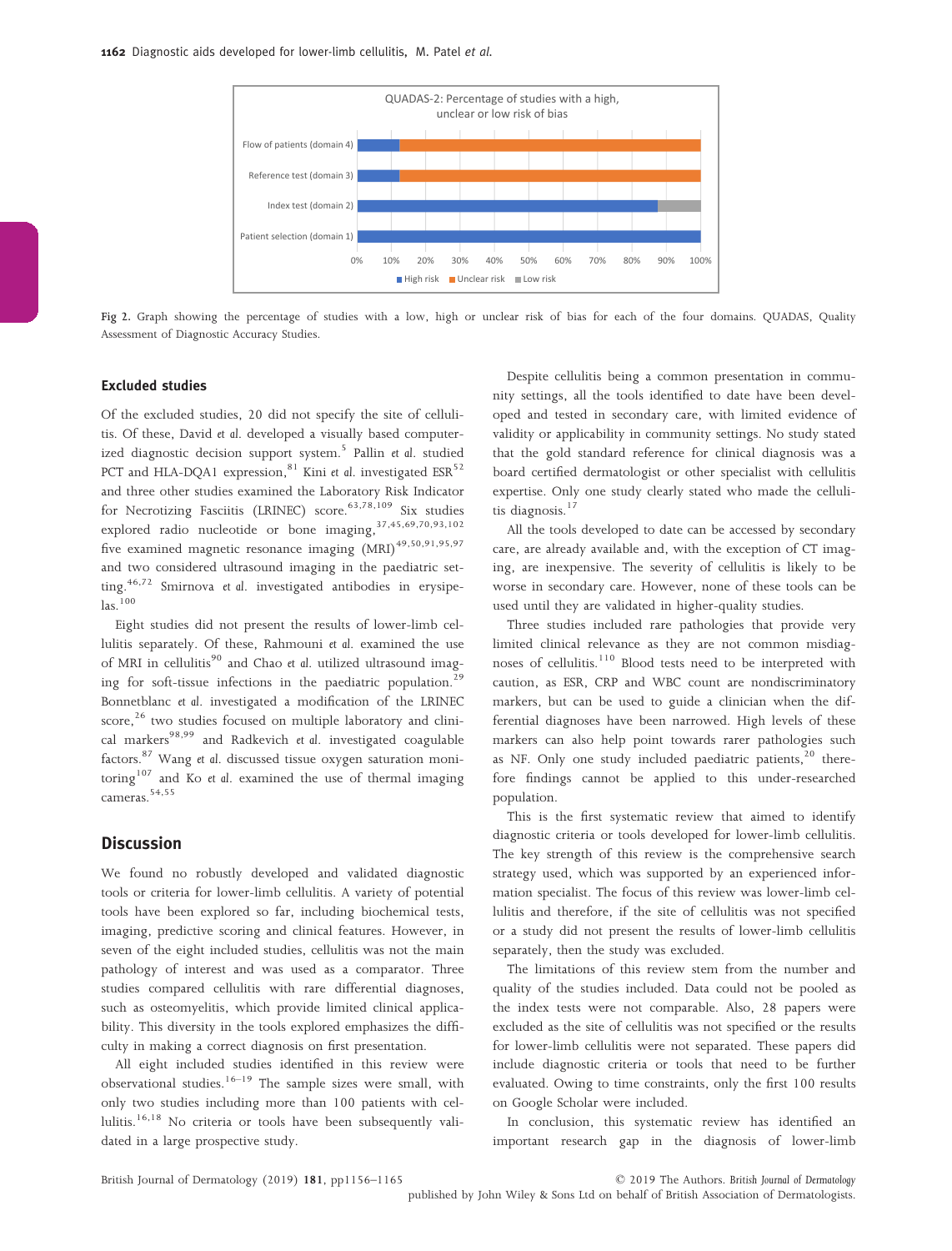cellulitis. There is currently insufficient evidence available to support the validity of any diagnostic criteria or tools that have been developed for lower-limb cellulitis. As such, their utility for clinical practice or research remains unclear. Future studies should employ prospective designs, using diagnosis by board certified specialists with cellulitis expertise as the reference diagnostic standard and should be validated in both primary and secondary care settings. To gain a better understanding of what ought to be included in diagnostic criteria or tools, qualitative research that includes input from a range of healthcare professionals and patients with experience of managing lower-limb cellulitis should be carried out.

# Acknowledgments

We would like to thank Dr Esther Burden-Teh for independently reviewing the protocol internally and helping to assess the methodological quality. We also thank Dr Yana Vinogradova for translation and full-text screening of the Russian transcripts.

## References

- 1 Lazzarini L, Conti E, Tositti G, de Lalla F. Erysipelas and cellulitis: clinical and microbiological spectrum in an Italian tertiary care hospital. J Infect 2005; 51:383–9.
- 2 Morris AD. Cellulitis and erysipelas. BMJ Clin Evid 2008; 2008:1708.
- 3 Weng QY, Raff AB, Cohen JM et al. Costs and consequences associated with misdiagnosed lower extremity cellulitis. JAMA Dermatol 2017; 153:141–6.
- 4 Raff AB, Kroshinsky D. Cellulitis: a review. JAMA 2016; 316:325–37.
- 5 David CV, Chira S, Eells SJ et al. Diagnostic accuracy in patients admitted to hospitals with cellulitis. Dermatol Online J 2011; 17:1.
- 6 Obaitan I, Dwyer R, Lipworth AD et al. Failure of antibiotics in cellulitis trials: a systematic review and meta-analysis. Am J Emerg Med 2016; 34:1645–52.
- 7 Lee A, Levell N. Cellulitis: clinical review. Available at: [http://](http://www.gponline.com/cellulitis-clinical-review/dermatology/article/1379850) [www.gponline.com/cellulitis-clinical-review/dermatology/article/](http://www.gponline.com/cellulitis-clinical-review/dermatology/article/1379850) [1379850](http://www.gponline.com/cellulitis-clinical-review/dermatology/article/1379850) (last accessed 25 May 2019).
- 8 Thomas KS, Brindle R, Chalmers JR et al. Identifying priority areas for research into the diagnosis, treatment and prevention of cellulitis (erysipelas): results of a James Lind Alliance Priority Setting Partnership. Br J Dermatol 2017; 177:541–3.
- 9 Moher D, Liberati A, Tetzlaff J, Altman DG. Preferred reporting items for systematic reviews and meta-analyses: the PRISMA statement. PLOS MED 2009; 6:e1000097.
- 10 Cochrane Collaboration. Cochrane Handbook for Diagnostic Test Accuracy Reviews. Available at: [http://methods.cochrane.org/sdt/handbook](http://methods.cochrane.org/sdt/handbook-dta-reviews)[dta-reviews](http://methods.cochrane.org/sdt/handbook-dta-reviews) (last accessed 19 May 2019).
- 11 Covidence. Covidence better systematic review management. Available at:<https://www.covidence.org/home> (last accessed 19 May 2019).
- 12 Whiting PF, Rutjes AW, Westwood ME et al. QUADAS-2: a revised tool for the quality assessment of diagnostic accuracy studies. Ann Intern Med 2011; 155:529–36.
- 13 Fleischer AE, Didyk AA, Woods JB et al. Combined clinical and laboratory testing improves diagnostic accuracy for osteomyelitis in the diabetic foot. J Foot Ankle Surg 2009; 48:39–46.
- 14 Kato T, Fujimoto N, Honda S et al. Usefulness of serum procalcitonin for early discrimination between necrotizing fasciitis and cellulitis. Acta Derm Venereol 2017; 97:141–2.
- 15 Malabu UH, Al-Rubeaan KA, Al-Derewish M. Diabetic foot osteomyelitis: usefulness of erythrocyte sedimentation rate in its diagnosis. West Afr J Med 2007; 26:113–16.
- 16 Pyo JY, Ha YJ, Song JJ et al. Delta neutrophil index contributes to the differential diagnosis between acute gout attack and cellulitis within 24 hours after hospitalization. Rheumatology (Oxford) 2017; 56:795–801.
- 17 Rabuka CE, Azoulay LY, Kahn SR. Predictors of a positive duplex scan in patients with a clinical presentation compatible with deep vein thrombosis or cellulitis. Can J Infect Dis 2003; 14:210–14.
- 18 Raff AB, Weng QY, Cohen JM et al. A predictive model for diagnosis of lower extremity cellulitis: a cross-sectional study. J Am Acad Dermatol 2017; 76:618-25.
- 19 Rast AC, Knobel D, Faessler L et al. Use of procalcitonin, C-reactive protein and white blood cell count to distinguish between lower limb erysipelas and deep vein thrombosis in the emergency department: a prospective observational study. J Dermatol 2015; 42:778–85.
- 20 Shin SU, Lee W, Park EA et al. Comparison of characteristic CT findings of lymphedema, cellulitis, and generalized edema in lower leg swelling. Int J Cardiovasc Imaging 2013; 29:135–43.
- 21 Bae KU, Kim SH, Oo JH et al. Comparison between 3-phase bone scan and MRI in diagnosis of osteomyelitis. J Nucl Med 2010; 51 (Suppl. 2):1635.
- 22 Bailey EE. Diagnostic guidelines for cellulitis: recommendations based on a retrospective analysis of cellulitis admissions to Massachusetts General Hospital. J Am Acad Dermatol 2011; 64 (Suppl. 1):AB12.
- 23 Beltran J, Noto AM, McGhee RB. Infections of the musculoskeletal system: high-field-strength MR imaging. Radiology 1987; 164:449–54.
- 24 Bernard P, Leonard G, Mounier M et al. Sensitivity and specificity of detection of streptococcic antigens by latex-agglutination on cutaneous biopsy in erysipelas, cellulitis and necrotizing fasciitis. Ann Dermatol Venereol 1987; 114:469.
- 25 Bernard P, Toty L, Mounier M et al. Early detection of streptococcal group antigens in skin samples by latex particle agglutination. Arch Dermatol 1987; 123:468–70.
- 26 Bonnetblanc JM, Bernard P, Dupuy A. Acute red swollen legs. Ann Dermatol Venereol 2002; 129 (Suppl.):S170–5.
- 27 Borschitz T, Schlicht S, Siegel E et al. Improvement of a clinical score for necrotizing fasciitis: 'pain out of proportion' and high CRP levels aid the diagnosis. PLOS ONE 2015; 10: e0132775.
- 28 British Association of Dermatologists. Cellulitis and erysipelas. Available at: [http://www.bad.org.uk/for-the-public/patient-inf](http://www.bad.org.uk/for-the-public/patient-information-leaflets/cellulitis-and-erysipelas/) [ormation-leaflets/cellulitis-and-erysipelas/](http://www.bad.org.uk/for-the-public/patient-information-leaflets/cellulitis-and-erysipelas/) (last accessed 21 May 2019).
- 29 Chao HC, Lin SJ, Huang YC, Lin TY. Sonographic evaluation of cellulitis in children. J Ultrasound Med 2000; 19:743–9.
- 30 Chebotarev VV, Schastnyi EI. [Use of the passive hemagglutination reaction for the diagnosis of erysipelas]. Lab Delo 1970; 3:162–4 (in French).
- 31 Chen YM, Chen HH, Chao WC et al. Non-invasive assessment of cellulitis from snapshot hyperspectral imaging - a primary study. Skin Res Technol 2018; 24:343–6.
- 32 Defty CL, Goulding JMR, Ahmed I. Retrospective assessment of the diagnostic accuracy of an admitting diagnosis of cellulitis and appropriateness of antibiotic therapy. Br J Dermatol 2010; 163 (Suppl. 1):67–8.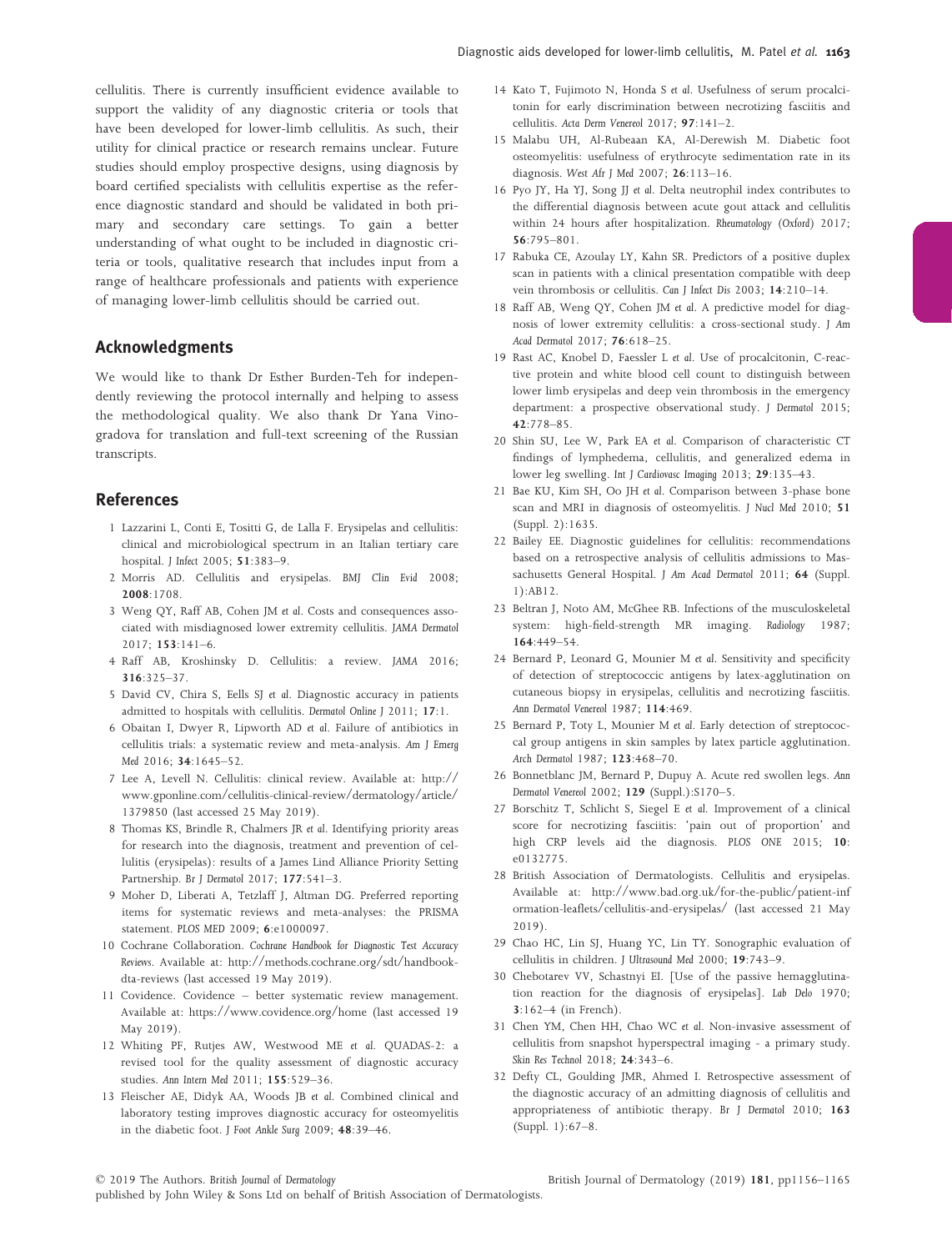- 33 Devillers A, Moisan A, Hennion F et al. Contribution of technetium-99m hexamethylpropylene amine oxime labelled leucocyte scintigraphy to the diagnosis of diabetic foot infection. Eur J Nucl Med Mol Imaging 1998; 25:132–8.
- 34 Dobozy A, Schneider I, Hunyadi J, Simon N. Leukocyte migration test in recurrent erysipelas. Acta Derm Venereol 1973; 53:35–8.
- 35 Dominguez-Gadea L, Martin-Curto LM, de la Calle H, Crespo A. Diabetic foot infections: scintigraphic evaluation with 99Tcmlabelled anti-granulocyte antibodies. Nucl Med Commun 1993; 14:212–18.
- 36 Durham JR, Lukens ML, Campanini DS et al. Impact of magnetic resonance imaging on the management of diabetic foot infections. Am J Surg 1991; 162:150–4.
- 37 Gilday DL, Paul DJ, Paterson J. Diagnosis of osteomyelitis in children by combined blood pool and bone imaging. Radiology 1975; 117:331–5.
- 38 Gottlieb M, Pandurangadu AV. What is the utility of ultrasonography for the identification of skin and soft tissue infections in the emergency department? Ann Emerg Med 2017; 70:580–2.
- 39 Groshar D, Keren R, Gips S et al. Osteomyelitis and cellulitis. The value of the lateral view in Ga-67 scintigraphy. Clin Nucl Med 1984; 9:236–7.
- 40 Ha DH, Kim TE. 'Early draining veins sign' on additional CT arteriography: for the differential diagnosis of soft tissue infection. Skeletal Radiol 2017; 46:1311.
- 41 Hashefi M. Ultrasound in the diagnosis of noninflammatory musculoskeletal conditions. Ann NY Acad Sci 2009; 1154:171–203.
- 42 Hexsel DM, Abreu M, Rodrigues TC et al. Side-by-side comparison of areas with and without cellulite depressions using magnetic resonance imaging. Dermatol Surg 2009; 35:1471–7.
- 43 Hopkins KL, Li KC, Bergman G. Gadolinium-DTPA-enhanced magnetic resonance imaging of musculoskeletal infectious processes. Skeletal Radiol 1995; 24:325–30.
- 44 Horowitz JD, Durham JR, Nease DB et al. Prospective evaluation of magnetic resonance imaging in the management of acute diabetic foot infections. Ann Vasc Surg 1993; 7:44–50.
- 45 Howie DW, Savage JP, Wilson TG, Paterson D. The technetium phosphate bone scan in the diagnosis of osteomyelitis in childhood. J Bone Joint Surg Am 1983; 65:431–7.
- 46 Iverson K, Haritos D, Thomas R, Kannikeswaran N. The effect of bedside ultrasound on diagnosis and management of soft tissue infections in a pediatric ED. Am J Emerg Med 2012; 30:1347– 51.
- 47 Kadkina VV, Kravchenko IE, Aybatova GL et al. The role of CYP1A1 gene polymorphism in patients with erysipelas. Bionanoscience 2017; 7:648–53.
- 48 Kan JH, Hilmes MA, Martus JE et al. Value of MRI after recent diagnostic or surgical intervention in children with suspected osteomyelitis. AJR Am J Roentgenol 2008; 191:1595–600.
- 49 Kan JH, Young RS, Yu C, Hernanz-Schulman M. Clinical impact of gadolinium in the MRI diagnosis of musculoskeletal infection in children. Pediatr Radiol 2010; 40:1197–205.
- 50 Kattapuram TM, Treat ME, Kattapuram SV. Magnetic resonance imaging of bone and soft tissue infections. Curr Clin Top Infect Dise 2001; 21:190–226.
- 51 Khoury NJ, El Khoury GY. Imaging of musculoskeletal diseases. J Med Liban 2009; 57:26–46.
- 52 Kini JR, Kavyashree, Datla SP et al. Erythrocyte sedimentation rate revisited: evaluation of the clinical relevance of elevated erythrocyte sedimentation rate and its correlation with the final diagnosis. Res J Pharm Biol Chem Sci 2016; 7:443–8.
- 53 Klinker H, Langmann P, Gillitzer R. [Skin efflorescences in infectious diseases. Part II: skin efflorescences in bacterial diseases, dermatomycoses and epizoonoses]. Internist 2002; 43:259–78 (in German).
- 54 Ko L, Raff AB, Garza-Mayers AC et al. Skin surface temperature detection with thermal imaging camera aids in cellulitis diagnosis. J Invest Dermatol 2017; 137 (5 Suppl. 1):S54.
- 55 Ko LN, Raff AB, Garza-Mayers AC et al. Skin surface temperatures measured by thermal imaging aid in the diagnosis of cellulitis. J Invest Dermatol 2018; 138:520–6.
- 56 Ko NK, Garza-Mayers AC, St John J et al. Clinical usefulness of imaging and blood cultures in cellulitis evaluation. JAMA Intern Med 2018; 178:994–6.
- 57 Kriukova SA. [Neutrophil phosphatase activity in erysipelas]. Lab Delo 1979; 1:48–50 (in Russian).
- 58 Nath AK, Sethu AU. Use of ultrasound in osteomyelitis. Br J Radiol  $1992 \cdot 65.649 - 52$
- 59 Kurepa D, Galiczewski C, Civale A, Boyar V. Point-of-care ultrasound as an adjunct in the diagnosis of neonatal and pediatric superficial soft tissue infection: a report of two cases. Ostomy Wound Manage 2017; 63:14–19.
- 60 Lahoza-Pérez MC, Martinez-Díez M, Sáenz-Abad D et al. [Useful diagnostic tools for early recognition of necrotising soft tissue infections]. Semergen 2016; 42:e87–9 (in Spanish).
- 61 Lam SK, Wong HT. The LRINEC (laboratory risk indicator for necrotizing fasciitis) score: a review on the tool for distinguishing necrotizing fasciitis from other soft tissue infections. Hong Kong J Emerg Me 2010; 17:419.
- 62 Leppard BJ, Seal DV, Colman G, Hallas G. The value of bacteriology and serology in the diagnosis of cellulitis and erysipelas. Br J Dermatol 1985; 112:559–67.
- 63 Liao CI, Lee YK, Su YC et al. Validation of the laboratory risk indicator for necrotizing fasciitis (LRINEC) score for early diagnosis of necrotizing fasciitis. Ci Ji Yi Xue Za Zhi 2012; 24:73–6.
- 64 Liles DK, Dall LH. Needle aspiration for diagnosis of cellulitis. Cutis 1985; 36:63–4.
- 65 Lipsky BA, Kollef MH, Miller LG et al. Predicting bacteremia among patients hospitalized for skin and skin-structure infections: derivation and validation of a risk score. Infect Control Hosp Epidemiol 2010; 31:828–37.
- 66 Liu B, Servaes S, Zhuang H. Elevated soft tissue activity in early but not delayed phase of bone scan in Klippel-Trenaunay syndrome. Clin Nucl Med 2013; 38:223–5.
- 67 Loh NN, Ch'en IY, Cheung LP, Li KC. Deep fascial hyperintensity in soft-tissue abnormalities as revealed by T2-weighted MR imaging. AJR Am J Roentgenol 1997; 168:1301–4.
- 68 Mahajan A, Tobase P, Phelps A et al. Radiologist-performed musculoskeletal ultrasound (MSKUS) for evaluation of joint and soft tissue pain episodes in patients with bleeding disorders. Blood 2015; 126:3266.
- 69 Majd M, Frankel RS. Radionuclide imaging in skeletal inflammatory and ischemic disease in children. AJR Am J Roentgenol 1976; 126:832–41.
- 70 Majd M. Radionuclide imaging in early detection of childhood osteomyelitis and its differentiation from cellulitis and bone infection. Ann Radiol 1977; 20:9–18.
- 71 Marandian MH, Mortazavi H, Behvad A et al. [Bone scan in the diagnosis of infectious osteoarthritis (author's transl)]. Sem Hop 1980; 56:873–9 (in French).
- 72 Marin JR, Dean AJ, Bilker WB et al. Emergency ultrasound-assisted examination of skin and soft tissue infections in the pediatric emergency department. Acad Emerg Med 2013; 20:545–53.